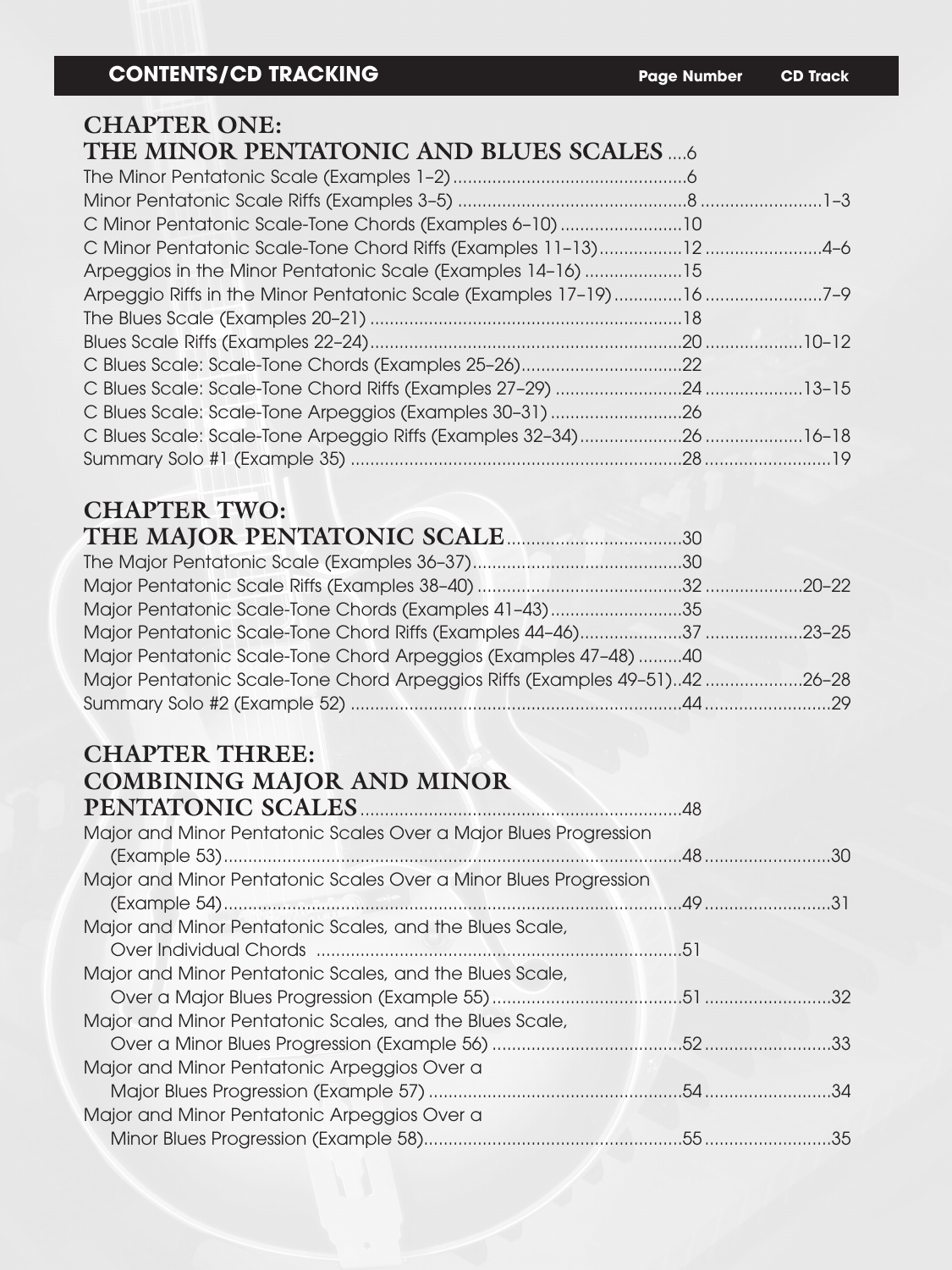#### **CONTENTS/CD TRACKING Page Number CD Track**

| Major and Minor Pentatonic Arpeggios Over a |  |
|---------------------------------------------|--|
|                                             |  |
| Major and Minor Pentatonic Arpeggios Over a |  |
|                                             |  |
|                                             |  |

## **CHAPTER FOUR:**

| Dominant 7 Pentatonic Scale-Tone Chords (Examples 67-68)66             |  |
|------------------------------------------------------------------------|--|
| Dominant 7 Pentatonic Scale-Tone Chord Riffs (Examples 69-71) 68 41-43 |  |
| Dominant 7 Pentatonic Scale-Tone Chord Arpeggios                       |  |
|                                                                        |  |
| Dominant 7 Pentatonic Scale-Tone Chord Arpeggio Riffs                  |  |
|                                                                        |  |
|                                                                        |  |

### **CHAPTER FIVE: MINOR PENTATONIC SCALE**

| SUPERIMPOSITION 28                                                         |  |
|----------------------------------------------------------------------------|--|
| Minor Pentatonic Scales Over Major 7 Chord Riffs (Examples 78-81) 79 48-51 |  |
| Minor Pentatonic Scales Over Minor 7 Chord Riffs (Examples 82-89) 81 52-59 |  |
| Playing Superimposed Pentatonics Over Chord Changes                        |  |
|                                                                            |  |
|                                                                            |  |

#### **CHAPTER SIX: SEQUENTIAL GROUPS** ...............................................................88

| 1-3-4-56 Sequential Group Fingerings (Example 104) 101 |  |
|--------------------------------------------------------|--|
|                                                        |  |
|                                                        |  |
|                                                        |  |

### **CHAPTER SEVEN: LIBRARY OF BLUES CHORD PROGRESSIONS** .....106

\*This book comes with an expanded CD featuring 22 bonus MP3 play-along tracks for Examples 109–130. To access these bonus play-along tracks, place the CD in the CD-ROM drive of your computer. Double-click the My Computer icon and open the drive containing the CD. Open the Play-Along Tracks folder.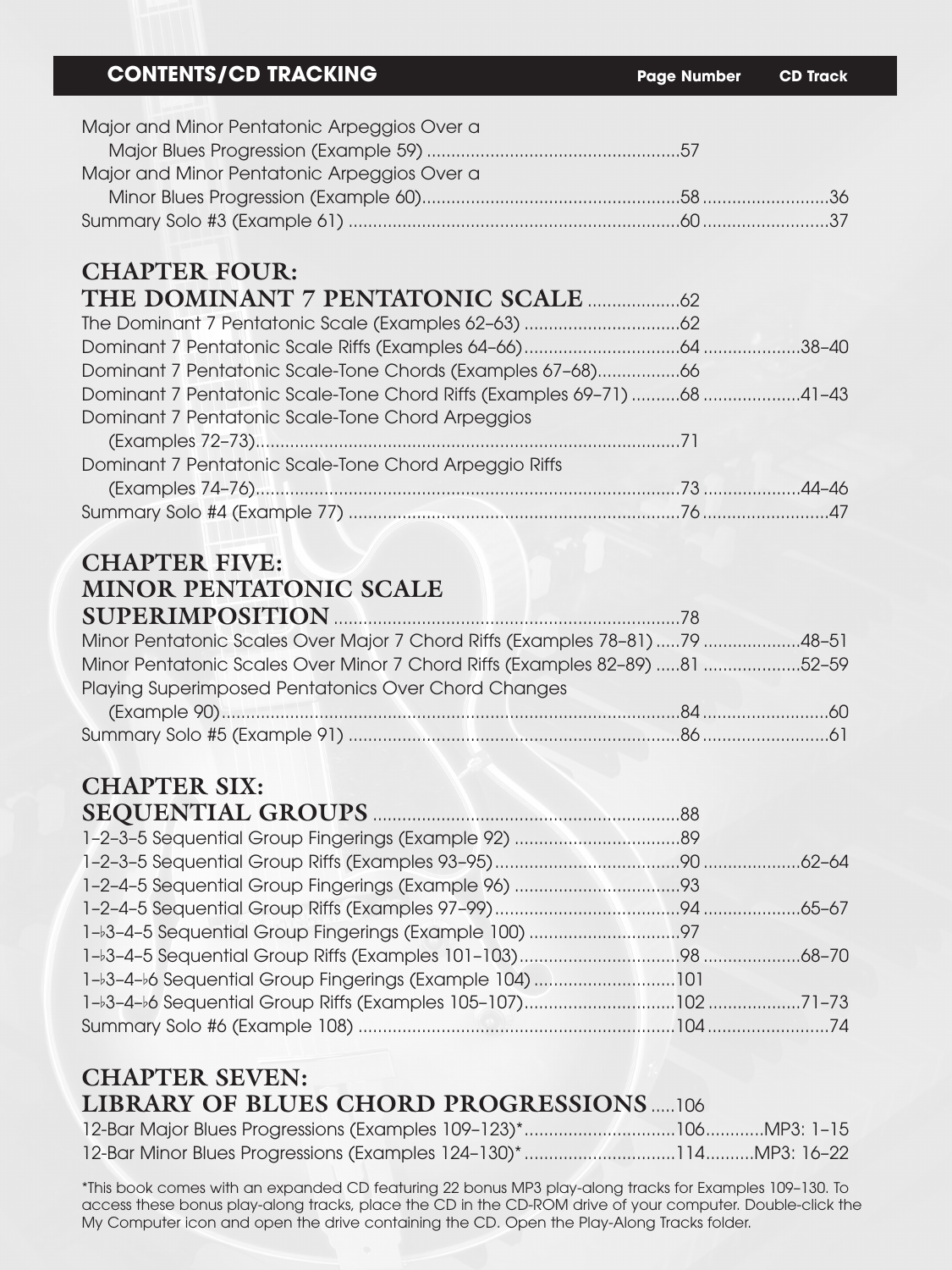# CHAPTER ONE: The Minor Pentatonic and Blues Scales

The first scale most guitar players learn is usually the minor pentatonic scale. What a revelation this scale<br>Is—every note sounds great! This scale has symmetry, intervallic leaps, chord tones, and blue notes.<br>The minor p is—every note sounds great! This scale has symmetry, intervallic leaps, chord tones, and blue notes. guitar's neck. It's a pity that as most jazz guitarists progress, they tend to dismiss the minor pentatonic scale as a "baby" or "beginner's" scale. This undervalues the scale and deprives the jazz player of one of the most powerful improvisatory tools at his disposal. The aim of this book is to wake up your dormant pentatonic chops and demonstrate how far you can take these little "beginner" scales.

### The Minor Pentatonic Scale

The minor pentatonic scale is made up of five (penta) notes arranged in a specific order. If you relate the minor pentatonic scale to the major scale, you have the root, b3rd, 4th, 5th, and b7th. The examples in this chapter use the C minor pentatonic scale.

Don't forget to play all the exercises in this book in all 12 keys, and don't forget to use your metronome!

**Example 1** is a C minor pentatonic scale.



Here are some fingerings for the C minor pentatonic scale. Most of these fingerings are two notes per string as opposed to my customary three notes per string. It's just the way these scales lay out. Play all of these scales starting on the note C to help you hear the sound of the scale.

**Example 2** shows the fingerings for the C minor pentatonic scale.